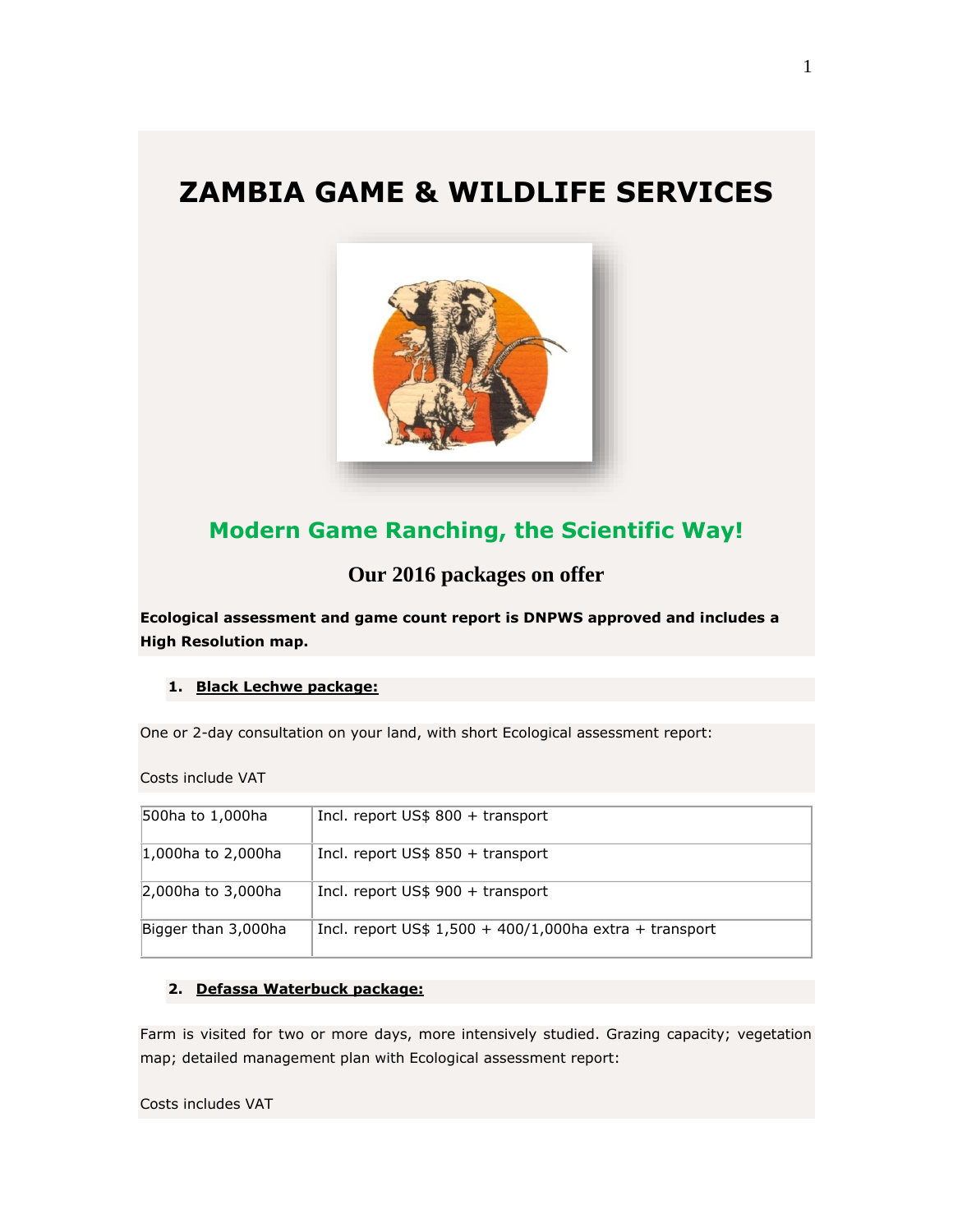| 500ha to 1,000ha       | Incl. report $US$ 1,600 + transport$ |
|------------------------|--------------------------------------|
| $ 1,000$ ha to 2,000ha | Incl. report $US\$ 1,950 + transport |
| 2,000ha to 3,000ha     | Incl. report US\$ 2,290+ transport   |

## **3. Zambia Sable package:**

Farm is visited for two or more days; scientifically evaluated. Ecological assessment report with detailed surveys, repeatable for monitoring purposes, detailed maps for vegetation and other management aspects; detailed management plan and yearly planner.

Costs include VAT

| 500ha to 1,000ha       | All inclusive: $US$ 2,100 + transport$ |
|------------------------|----------------------------------------|
| $ 1,000$ ha to 2,000ha | All inclusive: $US$ 2,250 + transport$ |
| 2,000ha to 3,000ha     | All inclusive: $US$ 3,050 + transport$ |

## **4. Elephant package:**

Farm is visited for five or more days; scientifically evaluated, detailed surveyed, detailed HD Google maps for vegetation and other management aspects, detailed management plan and yearly planner. Included is a annual visits for 5 years for monitoring purposes.

A game count is included – contact us for a specific quote.

Costs include VAT

## **5. Annual Game Counts:**

**Aerial game count and survey by Helicopter**: Inclusive of the game count report

| 500ha to 1,000ha       | All inclusive: $US$ 2,250 + transport$ |
|------------------------|----------------------------------------|
| $ 1,000$ ha to 2,000ha | All inclusive: $US$ 3,000 + transport$ |
| 2,000ha to 3,000ha     | All inclusive: $US$ 3,750 + transport$ |

Costs include VAT and exclude aircraft relocation cost from Lusaka and return.

**Land game count**: Inclusive of the game count report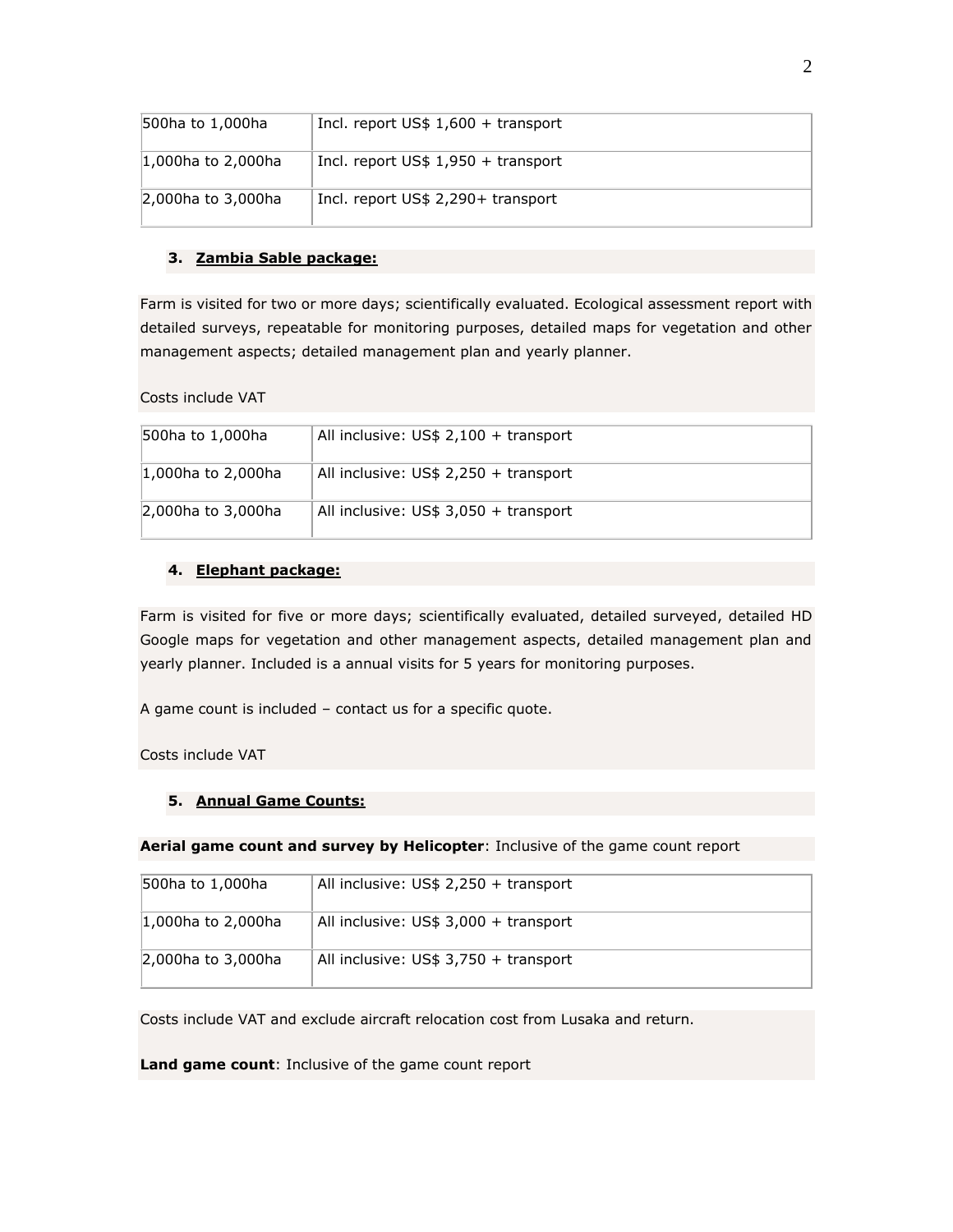| 500ha to 2,500ha   | All inclusive: $US$500 + transport$    |
|--------------------|----------------------------------------|
| 2,500ha to 5,000ha | All inclusive: $US$ 1,050 + transport$ |
| 5,000ha to 3 000ha | All inclusive: $US$ 3,050 + transport$ |

## **6. Aerial survey cost example - Aircraft:**

Calculating cost for relocation of aircraft: Game farm distance from Lusaka in km x US\$ 3/kilometer x 2 for the return flight.

*Example:* Lusaka to the game farm is 400km x US\$ 3/km x 2 for the return flight = US\$ 2,400

Survey Aircraft costs is US\$ 650/hour irrespective.

## **7. Aerial survey costs example – Helicopter:**

Calculating the cost for relocation of Helicopter: Farm distance from Lusaka in km x US\$ 5/kilometer x 2 for the return flight.

*Example:* Lusaka to the game farm is 400km x US\$ 5/km x 2 for the return flight = US\$ 4,000

Road transportation by trailer of Helicopter is US\$ 2.50/km

All helicopter work is calculated at US\$ 750/hour irrespective.

## **8. Road transport cost example:**

Cost accounting for road transport is US\$ 0.81/km to and from Lusaka.

## **9. Air/road Transportation:**

All transportation cost by charter or schedule airline transportation will be for the account of the client plus all car hire expenses.

## **10. Inclusive of package charges:**

All meals, accommodation, communications, maps, pilot fees, ecological assessment report, field management reports, game management reports, game counting reports and all topographic work is inclusive of all the above mention packages where applicable.

Accommodation for work outside Zambia is not inclusive.